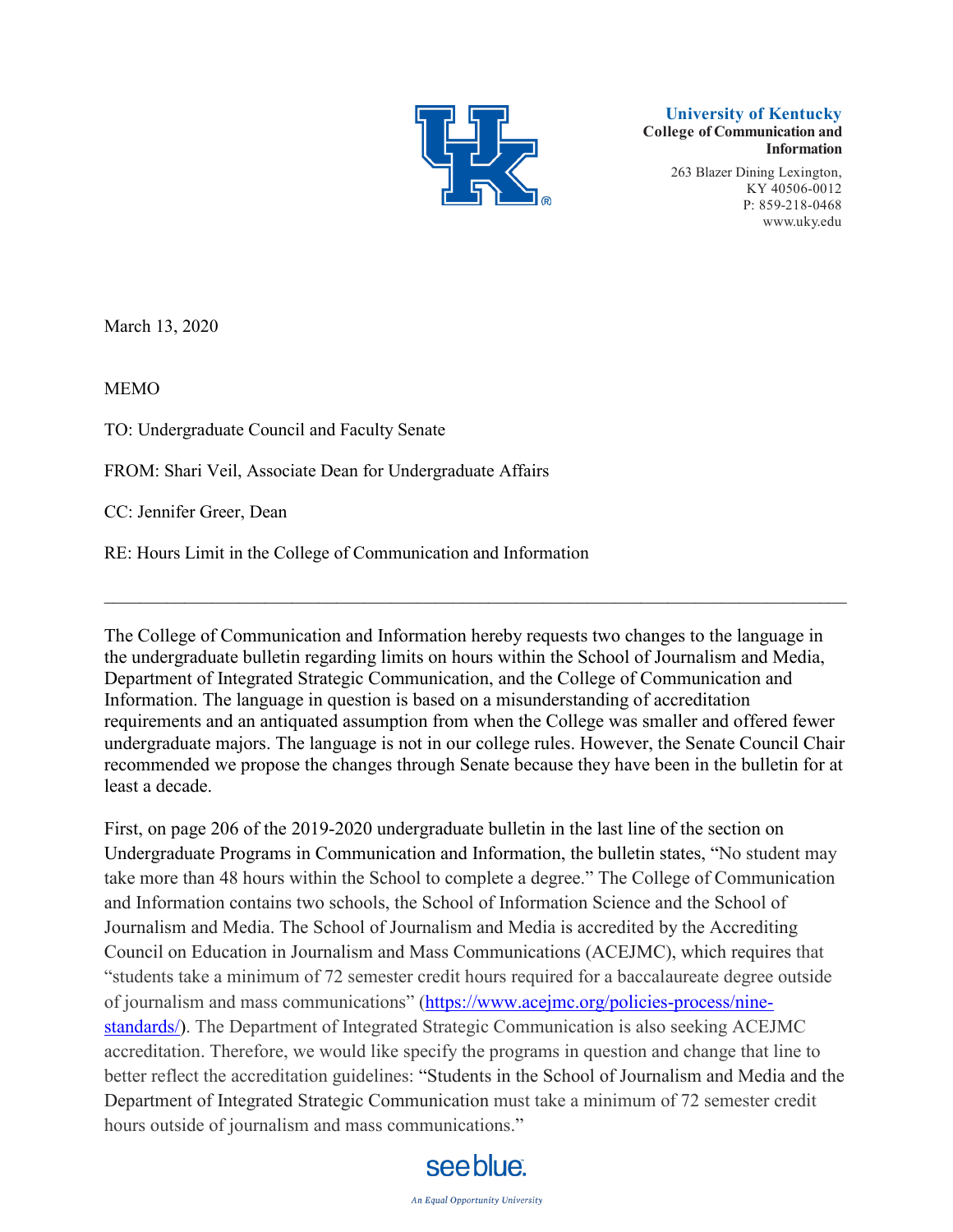Second, on page 207 of the 2019-2020 undergraduate bulletin in the last line of the first paragraph in the section on Graduation requirements, the bulletin states, "No more than 60 hours may be taken within the college." This restriction limits students from double majoring in the College even when the programs are in separate departments with no overlapping courses. Therefore, we would like to remove this line from the bulletin.

These changes were proposed by the College of Communication and Information Retention Committee (2/25/2020) and voted on by the faculty in the School of Information Science (unanimous, 3/13/2020), School of Journalism and Media (unanimous, 3/2/2020), Department of Integrated Strategic Communication (unanimous, 3/2/2020), and Department of Communication (unanimous, 3/4/2020).

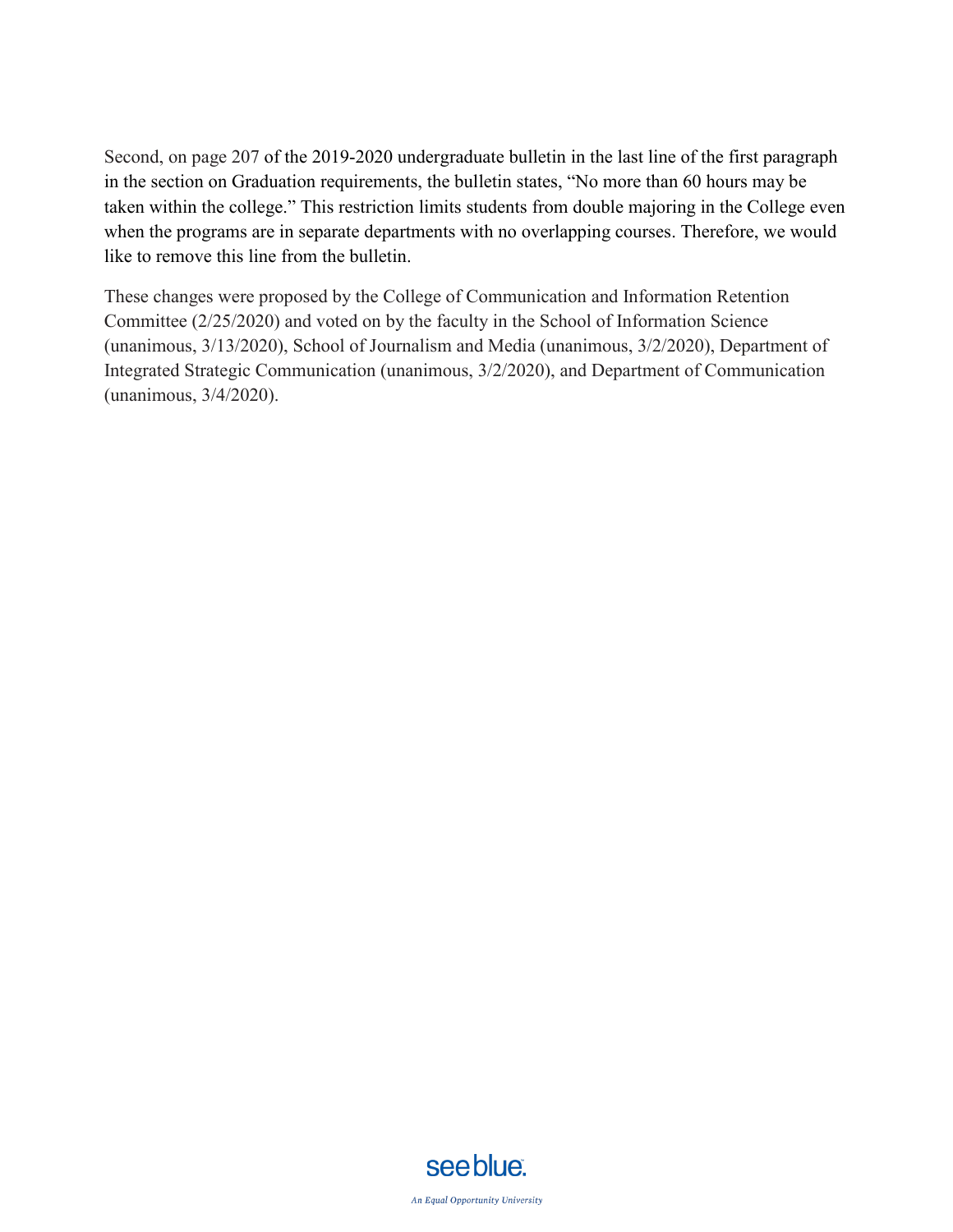

#### *Jennifer D. Greer, Ph.D., is Dean of the College of Communication and Information.*

The College of Communication and Information consists of the Department of Communication, the Department of Integrated Strategic Communication, the School of Journalism and Media, and the School of Information Science. The Department of Communication educates its students in interpersonal, small group, mass, health and organizational communication, and communication theory and research. Graduates pursue a variety of career paths in areas such as business and organizational communication, digital and mass communication, health communication, human communication, and sport communication. The Department of Integrated Strategic Communication prepares students for careers as professionals in the allied areas of advertising, public relations, and direct response communication. The journalism area within the School of Journalism and Media educates its students for professional careers in the media as writers, reporters, producers, editors, and broadcasters. The media arts and studies area within the School of Journalism and Media educates its students in telecommunications technology, management, programming, research, audio-video production, and the societal consequences of electronic media. The School of Information Science provides students with the basic knowledge and skills required to function effectively in beginning professional positions in various types of libraries and information-providing agencies.

## **Accreditation**

Journalism majors in the School of Journalism and Media have national accreditation from the Accrediting Council on Education in Journalism and Mass Communications (ACEJMC).

# **Undergraduate Programs in Communication and Information**

The University of Kentucky grants the following degrees in the College of Communication and Information:

- Bachelor of Arts
- Bachelor of Science

Students pursuing either the Bachelor of Arts or the Bachelor of Science select from these majors: communication, information communication technology, integrated strategic communication, journalism, and media arts and studies. Students may also select a minor in communication, a minor in information studies, a minor in journalism studies, and a minor in media arts and studies. Students may not double-major within the School of Journalism and Media; students majoring in integrated strategic communication or journalism may not minor in media arts and studies. Students majoring in integrated strategic communication or media arts and studies may not minor in journalism studies. Students majoring in information communication technology may not minor in information studies. University requirements for a double major stipulate that each major be in a separate department (see the *Graduation Requirements* section of this Bulletin). No student may take more than 48 hours within the School to complete a degree. Students in the School of Journalism and Media and the Department of Integrated Strategic Communication must take a minimum of 72 semester credit hours outside of journalism and mass communications.

# **Undergraduate Certificates in Communication and Information**

The University of Kentucky grants the following undergraduate certificates in the College of Communication and Information:

- Health Communication
- Innovation and Entrepreneurial Thinking

Information and requirements for the certificates are listed on page 213.

# **Scholarships and Financial Aid**

The College of Communication and Information has several opportunities for students to obtain scholarship funding. The college awards fourscholarships to incoming freshmen and two scholarships to rising juniors and seniors. The School of Journalism and Media awards nearly \$45,000 in aid from various scholarship funds annually. The Department of Communication also has funding available for rising juniors and seniors. Generally, the deadline for scholarship applications is early in the spring semester. For specific information on scholarships, go to **http:/ /ci.uky.edu/ci/scholarships**, or contact the Office of Student Services in Blazer Hall.

# **ADMISSION POLICY**

Admission to the University is sufficient for admission to the College of Communication and Information as a **premajor** for students who have completed less than 30 semester hours. **An application must be filed with the college in order for a student to be considered for admission as a premajor or major.** However, admission as a premajor does not guarantee admission as a **major** in one of the degree programs in the College of Communication and Information. In general, admission as a major depends upon the qualifications and preparation of the applicant, as well as the availability of resources for maintaining quality instruction. Additionally, depending on the timing of admission into the major program, students may not have access to major classes until subsequent semesters.

Upper-division admission into a degree program is necessary in order to be granted a baccalaureate degree from the College of Communication and Information.

# **Transfer Students**

The journalism major in the School of Journalism and Media is accredited by the Accrediting Council on Education in Journalism and Mass Communication (ACEJMC). Under ACEJMC guidelines, no more than 12 hours of major courses from a student's previous institution(s) may be counted toward a degree in journalism at the University of Kentucky.

# **Admission to Degree Programs**

In order to be admitted to any of the five undergraduate majors (communication, information communication technology, integrated strategic communication, journalism, and media arts and studies) offered by the College of Communication and Information, an applicant must fulfill the following requirements:

- 1. Enrollment in the University of Kentucky (Students are considered for acceptance by the college only after acceptance by the University.);
- 2. Completion of 30 semester hours of course work;
- 3. Minimum of 2.0 cumulative grade-point average;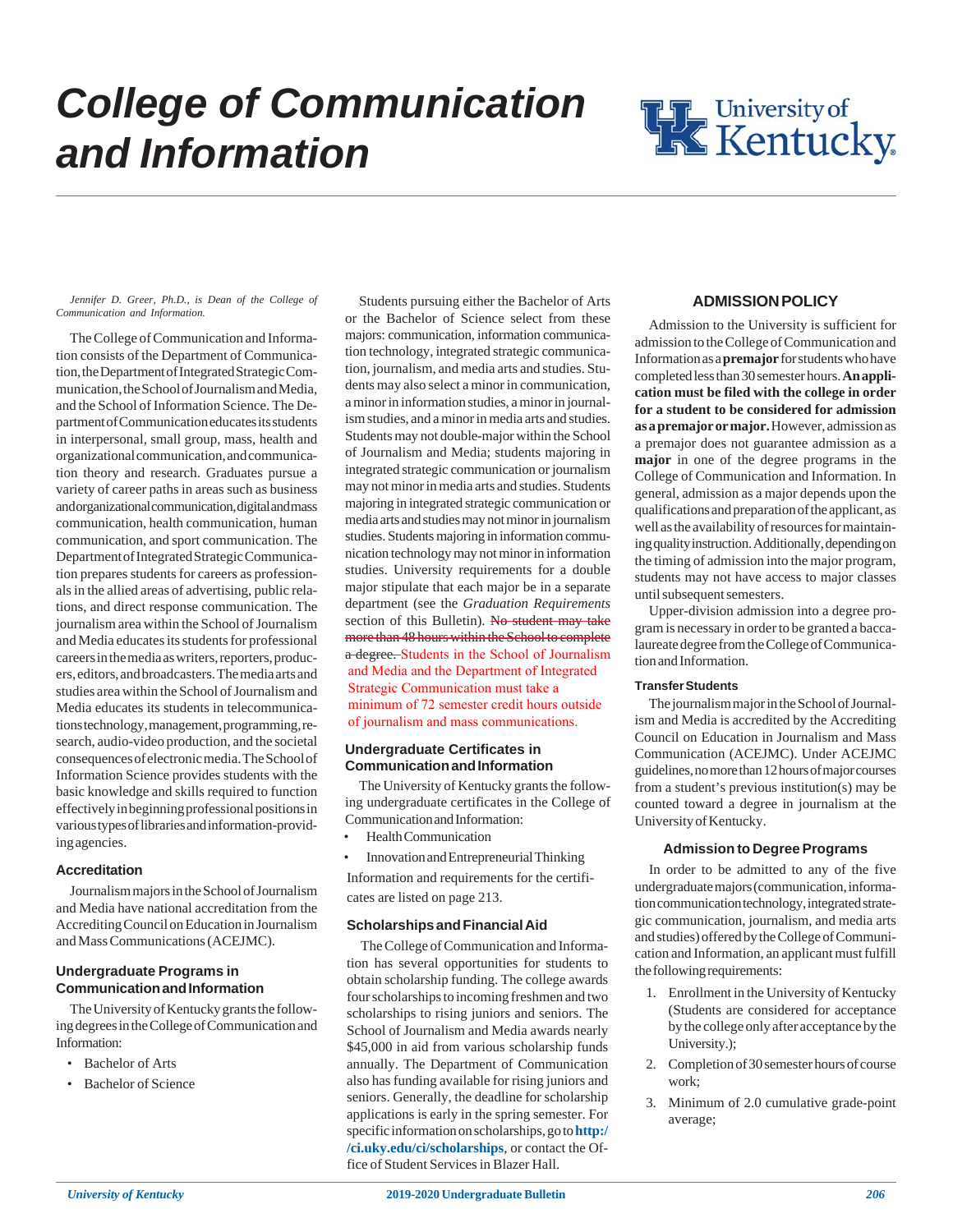- 4. Completion of premajor requirements of the program to which application is made;
- 5. Completion of UK Core areas I, II, III, IV, V, VI, VII and VIII;
- 6. Submission of an application form.

No student will be allowed to test out of any Journalism, Integrated Strategic Communication, or Media Arts and Studies course. A student taking a similar course from another institution would still be allowed credit should the course meet criteria similar to the University of Kentucky course.

Students meeting these requirements will be designated as **majors** or as students with **upperdivision standing** in the program to which admission is granted. Any student not meeting one or more of these requirements may be granted premajor status.

In the admission considerations, when personal, academic, professional, or intellectual circumstances tend to discount lower academic scores, admission may be granted if there is other persuasive evidence of both the capability and motivation to undertake successfully a program in the College of Communication and Information.

Annually, the College of Communication and Information faculty will review the minimum standards required for admission to the college. Any change in requirements will be implemented at the beginning of the academic year (fall semester) and will be in effect for the entire academic year. If the standards are to be changed, the Dean of the College of Communication and Information will submit the proposed change by February 1 to the University Senate Council for approval, with prior circulation to the University deans and directors.

# **Admissions Process**

Applications from students outside the University of Kentucky seeking admission to the College of Communication and Information, whether for lower-division or upper-division status, must be received by the University of Kentucky Admissions Office no later than **April 1** (for summer sessions), **August 1** (for fall semester) and **December 1** (for spring semester).

Students enrolled in other UK colleges on campus may apply for admission during the major change window. The appropriate deadlines are listed in the University calendar as approved times to change majors.

Each applicant bears the responsibility to see that the application contains all the requested materials.

# **Enrollment in Upper Division Courses**

Enrollment in College of Communication and Information courses numbered 300-599 will be limited in order of priority to:

1. majors and minors in College of Communication and Information degree programs;

- 2. non-College of Communication and Information students who are registered for specific programs requiring College of Communication and Information courses;
- 3. other students or categories of students with the express permission of the department offering the course (departments may choose to declare certain courses as open enrollment courses).

# **GRADUATION REQUIREMENTS**

To earn either the Bachelor of Arts or the Bachelor of Science degree in the College of Communication and Information, each student must (1) complete 120 hours of course work (excluding courses lower than the 100 level, courses with an **R** designation, physical education service courses, and/or EXP 396/397 credits) with a grade-point average of at least 2.0 and (2) complete at least 42 hours in upper division courses (300 or above). No more than 60 hours may be taken within the college.

Other requirements include UK Core, premajor requirements, field of concentration (24-27 hours of major work and 15-18 hours of cognate courses earned outside the college as defined by the units), and a minimum of six hours of free electives.

# **Bachelor of Arts Degree Requirements**

Students who pursue the B.A. within the College of Communication and Information must fulfill the following requirements.

**UK Core:** Students must complete all areas of the UK Core program. (See *UK Core* section in this Bulletin for a detailed explanation of requirements.)

# **College B.A. Requirements**

**1. Language.** Complete one of the following sequences:

**Option A:** Successful completion of the fourth college semester of one foreign language. (Note: This may be accomplished by scoring at this level on a placement test for previous work in the foreign language.)

**Option B:** Complete a set of two courses dealing with the nature and structure of language, language behavior, or comparative languages. This set shall be comprised of one course from Group I below, and one course from Group II. (Courses counted as meeting this option may not be counted in the major or field of concentration.)

# **Group I:** LIN 211.

**Group II:** ENG/LIN 209, ENG 210, ENG/LIN 310, ENG/ LIN 311, LIN 317, ANT/LIN 325, LIN 331.

**2. Statistics:** STA 210

# **Major Requirements**

Students must complete the departmental requirements for one of the five majors (communication, information communication technology, integrated strategic communication, journalism, or media arts and studies).

**Subtotal: College B.A. Hours** .................... **9-17**

# **Bachelor of Science Degree Requirements**

Students who pursue the B.S. within the College of Communication and Information must fulfill the following requirements:

**UK Core:** Students must complete all areas of the UK Core program. (See *UK Core* section in this Bulletin for a detailed explanation of requirements.)

# **College B.S. Requirements**

**1. Mathematics, statistics and computer science:** Complete 9 credits in mathematics and/or computer sciences beyond the UK Core requirement. At least 3 hours must be in statistics.

**2. Science Courses.** Complete a minimum of 60 hours of science courses, with not more than 12 hours within the College of Communication and Information. These courses must be approved by an advisor in the College of Communication and Information and may be from the areas of mathematics, statistics, computer science, physical sciences, biological sciences, social and behavioral sciences, as well as from appropriate professional fields.

**Subtotal: College B.S. Hours** ........................ **60**

# **Academic Advising**

Advising in the College of Communication and Information is under the jurisdiction of the Office of Student Services, Blazer Hall. A registration hold is placed on each student's record at the beginning of each term. The hold is removed after the student meets with the academic advisor for a priority registration advising appointment.

When students in the School of Journalism and Media are admitted to the upper-division of the college, they are assigned a faculty mentor from their major program.

# **B.S. or B.A. with a major in COMMUNICATION**

The major in communication provides students with the knowledge and skills necessary to design, manage, and evaluate communication processes involving individuals, groups, and the public. Graduates develop strong oral, written, and interpersonal communication skills as well as an advanced ability to analyze and critique messages, behaviors, and media.

Majors typically plan their upper-division course work around five identified career paths: business and organizational communication, digital and mass communication, health care communication, human communication, and sport communication. Human communication students also can tailor their own unique program of study to meet specific needs. Careful planning with the student's advisor is necessary.

Communication majors are encouraged to participate in educational activities beyond regular course offerings. The department has an excellent internship program which offers the opportunity for work with employers in corporate, government, and public service agencies. In addition, students may elect to do independent study work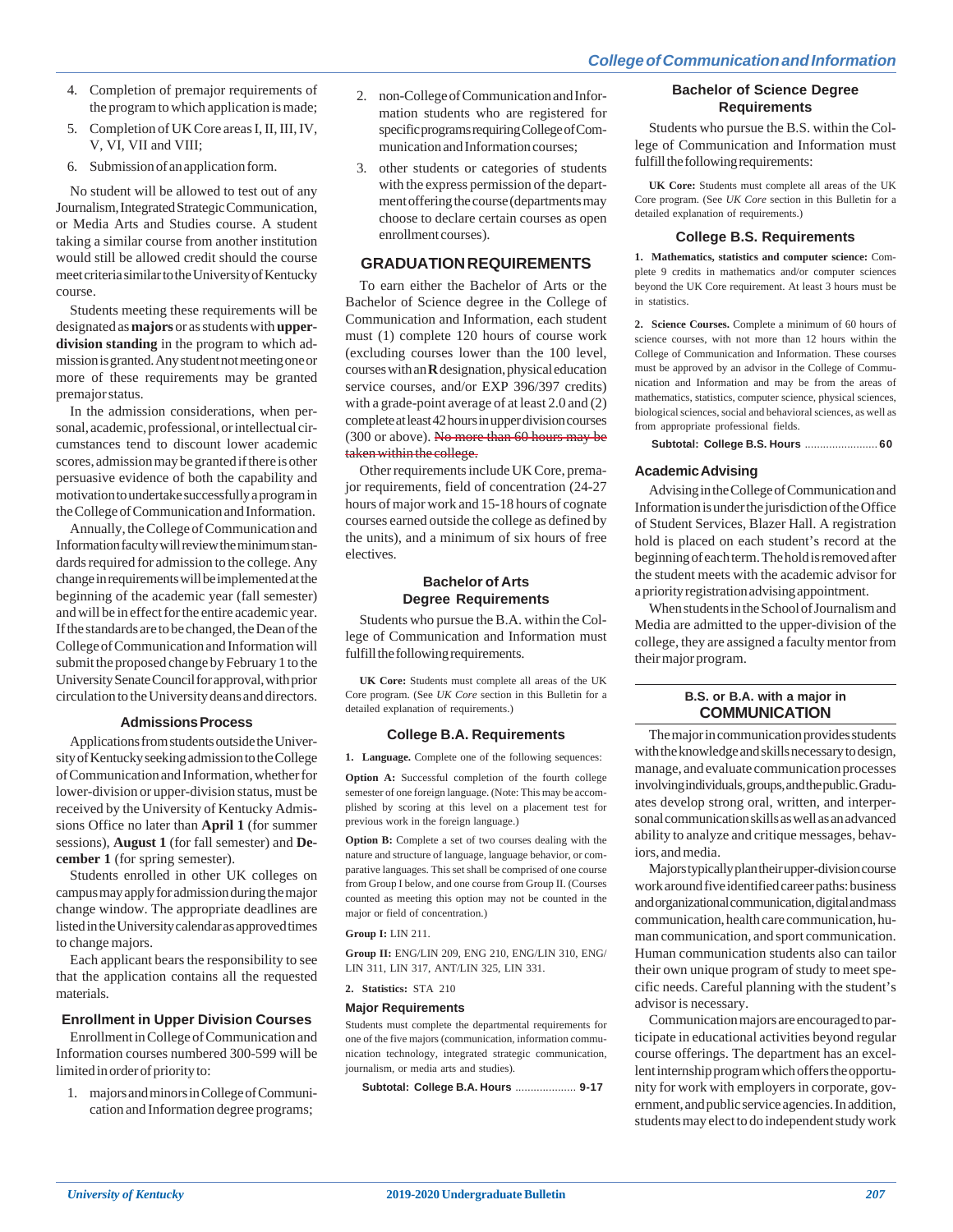with individual faculty on special topics or projects. All majors are encouraged to participate in a variety of student organizations providing extracurricular activities designed to enhance the academic experience and career opportunities. For students who qualify, the department sponsors an Honors Society and a department honors distinction (for COM majors with a 3.3+ COM GPA who complete COM 351, COM 365, and COM 454).

## **Degree Requirements**

Each student completes the following:

#### **College Requirements**

See "College B.A. Requirements" or "College B.S. Requirements" on page 207.

#### **UK Core Requirements**

**See the** *UK Core* **section of this Bulletin for the complete UK Core requirements.** The courses listed below are (a) recommended by the college, or (b) required courses that also fulfill UK Core areas. Students should work closely with their advisor to complete the UK Core requirements.

**I. Intellectual Inquiry in Arts and Creativity**

| 1. Intenectual Inquiry in Arts and Creativity                                                                                                                           |
|-------------------------------------------------------------------------------------------------------------------------------------------------------------------------|
| Intellectual Inquiry in the Humanities<br>П.                                                                                                                            |
| III. Intellectual Inquiry in the Social Sciences                                                                                                                        |
| IV. Intellectual Inquiry in the Natural, Physical,<br>and Mathematical Sciences                                                                                         |
| V. Composition and Communication I<br>CIS/WRD 110 Composition and Communication I  3                                                                                    |
| VI. Composition and Communication II<br>CIS/WRD 111 Composition and Communication II  3                                                                                 |
| VII. Quantitative Foundations                                                                                                                                           |
| VIII. Statistical Inferential Reasoning<br>STA 210 Making Sense of Uncertainty:                                                                                         |
| IX. Community, Culture and Citizenship in the USA                                                                                                                       |
| X. Global Dynamics                                                                                                                                                      |
|                                                                                                                                                                         |
| <b>Graduation Composition and</b><br><b>Communication Requirement (GCCR)</b><br>COM 326 Communication Strategies<br>for Professional Excellence<br>or                   |
| COM 351 Introduction to Communication Theory  3                                                                                                                         |
| <b>Graduation Composition and Communication</b><br>Requirement hours (GCCR)  3                                                                                          |
| <b>Premajor Requirements (15 hours)</b><br>CIS/WRD 110 Composition and Communication I  3<br>CIS/WRD 111 Composition and Communication II  3<br>COM 252 Introduction to |
|                                                                                                                                                                         |

# **Major Requirements** (21 hours)

Students must complete 21 hours at the 325-level or above, of which at least 9 hours must be at the 400- and/or 500-level.

## **Cognate** (15 hours)

Students must complete 15 hours in courses related to a Career Path at the 300-level or above, as approved by the student's academic advisor.

## **Open Electives** (6 hours)

Students must complete 6 additional hours of their choice at the 300-level. These courses can be taken pass/fail.

| Subtotal: Career Track Hours  36 |  |
|----------------------------------|--|
|                                  |  |
|                                  |  |

## **Suggested Career Paths**

## **Business and Organizational Communication**

## **Required:**

| COM 325 Introduction to                                    |  |
|------------------------------------------------------------|--|
|                                                            |  |
| Complete <b>three</b> of the following:                    |  |
| COM 425 Communication, Negotiation,                        |  |
|                                                            |  |
| COM 581 Teamwork and Leadership                            |  |
|                                                            |  |
| COM 525 Advanced Issues in Organizational                  |  |
|                                                            |  |
|                                                            |  |
|                                                            |  |
| plus 9 additional credits in upper division COM courses at |  |
| the 325 level and above and 15 additional credits in COG-  |  |
| NATE courses including the following:                      |  |
| COM 315 Understanding Workplace Communication              |  |
|                                                            |  |

**Note:** 9 or more credits of upper-division COM courses will continue to be required at the 400 or 500 level.

#### **Cognate Area**

Courses in sociology, philosophy, marketing, management, and information studies are often chosen for this cognate.

#### **Digital and Mass Communication**

| Required:                                                  |
|------------------------------------------------------------|
| COM 352 Interpersonal Communication                        |
|                                                            |
| COM 449 Social Processes and Effects                       |
|                                                            |
| COM 453 Digital and Mass Communication                     |
|                                                            |
| COM 553 Critical Analysis of Communication                 |
|                                                            |
| plus 9 additional credits in upper division COM courses at |
| the 325 level and above and 15 additional credits in COG-  |
| NATE courses including the following:                      |

COM 312 Learning Intercultural Communication

Through Media and Film ............................................... 3

**Note:** 9 or more credits of upper-division COM courses will continue to be required at the 400 or 500 level.

#### **Cognate Area**

Courses in art studio, sociology, political science, journalism and media arts and studies and marketing are often chosen for this cognate.

## **Health Care Communication**

**Required:**

COM 471 Introduction to Health Communication ..... COM 482 Studies in Persuasion COM 571 Interpersonal Communication

| COM 572 Health Communication Campaigns |  |
|----------------------------------------|--|

and Communities ........

plus 9 additional credits in upper division COM courses at the 325 level and above and 15 additional credits in COG-NATE courses including the following:

COM 311 Taking Control of Your Health: Patient-Provider Communication .................................. 3

**Note:** 9 or more credits of upper-division COM courses will continue to be required at the 400 or 500 level.

#### **Cognate Area**

Courses in sociology, psychology, behavioral science, philosophy, public health, marketing and management are often chosen for this cognate.

#### **Human Communication**

#### **Required:**

Minimum 21 credits in upper-division COM courses, 9 of which must be at the 400 or 500 level. Minimum 15 credits at the 300 level and above in COGNATE.

#### **Cognate Area**

Courses in sociology, political science, media arts and studies, family studies, marketing and management are often chosen for this cognate.

#### **Sport Communication**

| Required:                                   |  |
|---------------------------------------------|--|
|                                             |  |
| Complete three of the following:            |  |
| COM 353 Technology-Mediated                 |  |
|                                             |  |
| COM 426 Sport Communication and Analytics 3 |  |
|                                             |  |
| COM 563 Critical Analysis of Sport Media    |  |
|                                             |  |

plus 9 additional credits in upper-division COM courses at the 325 level and above, including GCCR, and 15 additional credits in COGNATE courses.

Note: 9 or more credits of upper-division COM courses will continue to be required at the 400 or 500 level.

#### **Cognate Area**

Courses in kinesiology and health promotion, marketing, family sciences, and information communication technology are often chosen for this cognate.

# **B.S. or B.A. with a major in COMMUNICATION – Online Option – Human Communication**

## **Prerequisites**

#### **For the B.A.**

At least 60 hours. Current UK students will not be admitted. Former UK students can apply after being unenrolled for at least a year. Additional semesters may be required if a student needs to complete UK Core or elects to choose the foreign language option of the B.A.

## **For the B.S.**

At least 60 hours from another institution or after leaving UK and being out at least a year. Additional semesters may be required if a student needs to complete UK Core or needs additional math or science requirements for the B.S.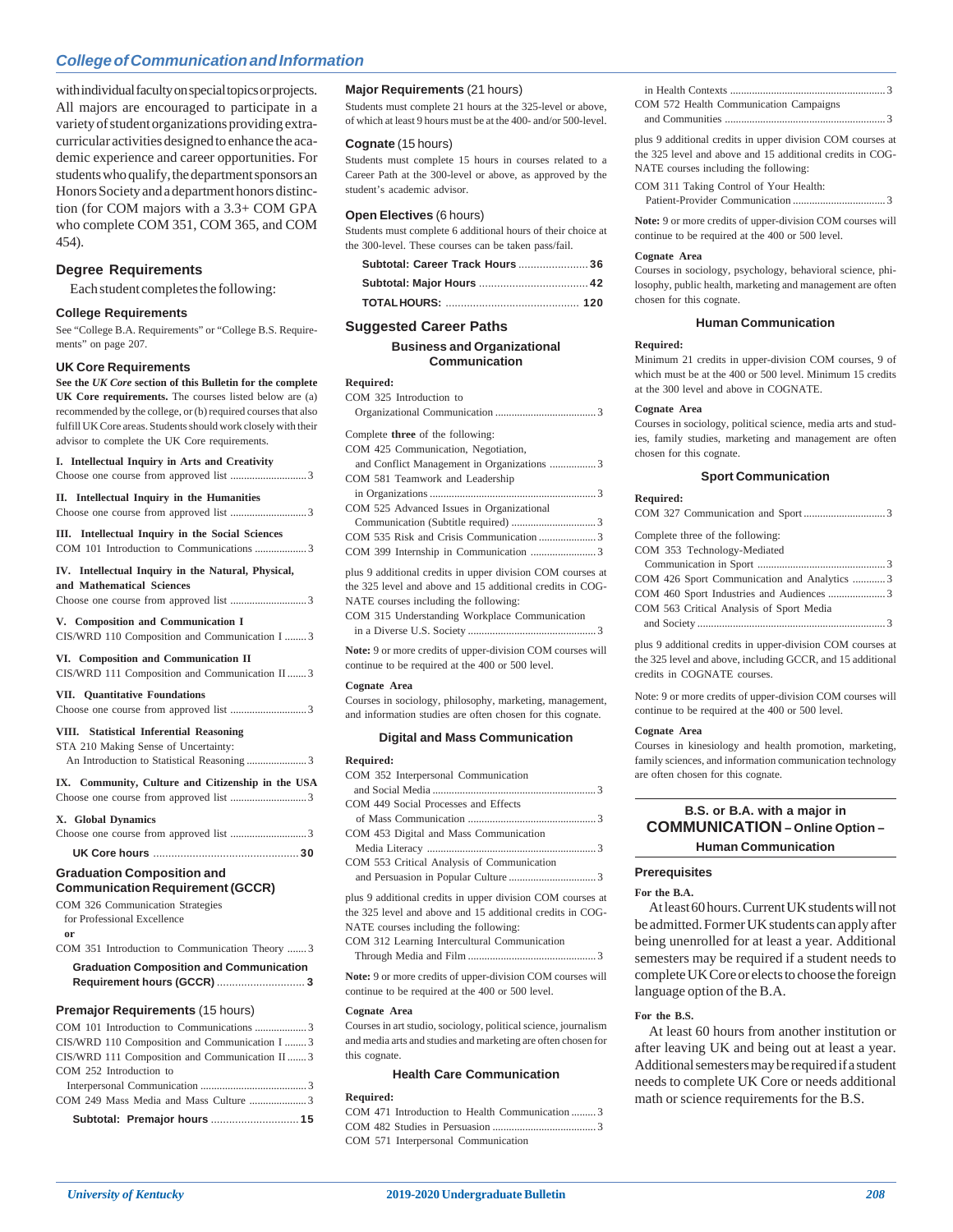## **Degree Requirements**

## **For the B.A.**

- 120 credit hours (excludes KHP service courses, EXP courses, and remedial [and below 100-level] courses)
- Must complete all UK Core requirements, UK graduation language requirements, BA language requirements, premajor and major requirements, GCCR, and one statistics course
- 42 hours at the 300-level or above
- 2.0 major grade-point average
- 2.0 cumulative grade-point average

#### **For the B.S.**

- 120 credit hours (excludes KHP service courses, EXP courses, and remedial [and below 100-level] courses)
- Must complete all UK Core requirements, UK graduation language requirements, B.S. math/science requirements (9 hours beyond UK core in MA/CS/STA, 48 hours outside the college in science), premajor and major requirements, GCCR, and one statistics course
- 42 hours at the 300-level or above
- 2.0 major grade-point average
- 2.0 cumulative grade-point average

#### **Graduation Composition and Communication Requirement (GCCR)**

COM 351 Introduction to Communication Theory ....... 3

| <b>Graduation Composition and Communication</b> |  |
|-------------------------------------------------|--|
|                                                 |  |
|                                                 |  |

## **Premajor Requirements**

| 9 hours from the following courses:            |
|------------------------------------------------|
|                                                |
|                                                |
| COM 252 Introduction to                        |
|                                                |
| <b>Major Requirements</b>                      |
| 21 hours from the following courses:           |
| COM 325 Introduction to                        |
|                                                |
|                                                |
| COM 351 Introduction to Communication Theory 3 |
| COM 449 Social Processes and                   |
|                                                |

#### COM 471 Introduction to Health Communication ......... 3 COM 482 Studies in Persuasion ...................................... 3 COM 572 Health Communication Campaigns and Communities ........................................................... 3

### **Cognate Requirements**

| 15 hours at the 300+ level in supportive electives which may |
|--------------------------------------------------------------|
| include the following courses:                               |

| COM 311 Taking Control of Your Health:        |  |
|-----------------------------------------------|--|
|                                               |  |
| COM 313 Interpersonal Communication           |  |
|                                               |  |
| COM 314 The Dark Side of Interpersonal        |  |
|                                               |  |
| COM 315 Understanding Workplace Communication |  |
|                                               |  |
|                                               |  |

# **Minor in Communication**

Any student wishing to minor in Communication must meet college selective admission requirements (45 credits completed, 24 credits in UK Core courses, COM 101 and have a 2.0 cumulative grade-point average).

- 1. COM 101 Introduction to Communications ............. 3
- 2. COM 287 Persuasive Speaking ................................. 3
- 3. Two courses (6 hours) from the following: COM 249 Mass Media and Mass Culture ............... 3 COM 252 Introduction to Interpersonal Communication ................................. 3 COM 281 Communication in Small Groups ............. 3 COM 325 Introduction to
	- Organizational Communication ............................... 3
- 4. Two courses (6 hours) from the following: COM 311 Taking Control of Your Health: Patient-Provider Communication ........................... 3 COM 312 Learning Intercultural Communication
	- Through Media and Film ......................................... 3 COM 313 Interpersonal Communication
	- in Close Relationships .......................... COM 314 The Dark Side of Interpersonal
	- Communication and Relationships ..................... COM 315 Understanding Workplace
	- Communication in a Diverse U.S. Society ............. 3 COM 316 Emergency and Disaster Communication:
	- Humanity in a Zombie Apocalypse ....................... 3 COM 317 Communication in Family and Marital Relationships ....................................... 3
	- COM 327 Communication and Sport ....................... 3

# **B.S. or B.A. with a major in INTEGRATED STRATEGIC COMMUNICATION**

The Integrated Strategic Communication major offers students professional preparation for careers in the allied areas of advertising, public relations, and direct response communication. Through course work, students develop conceptual command of these allied areas and also build expertise in one area through the *PATH* option they select. The major stresses a strategic approach to communication initiatives and is designed to build analytical and critical thinking skills as well as writing and presentation skills.

ISC graduates enjoy highly diverse career destinations. Agencies specializing in advertising, public relations, and direct response along with the media and communication technology industries, corporations, nonprofit organizations, and regulatory/consumer protection agencies need employees who have the skills developed by the ISC graduate.

ISC students are encouraged to expand their course work with activities unique to the major. The American Advertising Federation and Public Relations Student Society of America chapters offer both leadership and networking opportunities. A dynamic, professionally-oriented internship program insures that students gain hands-on experience with communications, government, or nonprofit agencies or with corporations or the media. Students are also encouraged to work with the *Kernel*, WRFL and WUKY.

#### **Degree Requirements**

Each student completes the following:

## **College Requirements**

See "College B.A. Requirements" or "College B.S. Requirements" on page 207.

#### **UK Core Requirements**

**See the** *UK Core* **section of this Bulletin for the complete UK Core requirements.** The courses listed below are (a) recommended by the college, or (b) required courses that also fulfill UK Core areas. Students should work closely with their advisor to complete the UK Core requirements.

**I. Intellectual Inquiry in Arts and Creativity** Choose one course from approved list ............................ 3

**II. Intellectual Inquiry in the Humanities** Choose one course from approved list ............................ 3

**III. Intellectual Inquiry in the Social Sciences** PSY 100 Introduction to Psychology .............................. 4

**IV. Intellectual Inquiry in the Natural, Physical, and Mathematical Sciences**

Choose one course from approved list ............................ 3

**V. Composition and Communication I** CIS/WRD 110 Composition and Communication I ........ 3

|  |  | VI. Composition and Communication II            |  |
|--|--|-------------------------------------------------|--|
|  |  | CIS/WRD 111 Composition and Communication II  3 |  |

#### **VII. Quantitative Foundations**

|  |  | viii. Diausudai mierenuai ideasoning |                                      |  |
|--|--|--------------------------------------|--------------------------------------|--|
|  |  |                                      | STA 210 Making Sense of Uncertainty: |  |
|  |  |                                      |                                      |  |

## **IX. Community, Culture and Citizenship in the USA**

| X. Global Dynamics |  |
|--------------------|--|
|                    |  |
|                    |  |

## **Graduation Composition and Communication Requirement (GCCR)**

| ISC 491 Integrated Strategic Communication      |              |
|-------------------------------------------------|--------------|
|                                                 |              |
| plus                                            |              |
| Approved ISC Portfolio                          |              |
| <b>Graduation Composition and Communication</b> |              |
| <b>Premajor Requirements</b>                    | <b>Hours</b> |
|                                                 |              |
| ISC 161 Introduction to Integrated              |              |
|                                                 |              |
| ISC 261 Strategic Planning and Writing<br>or    |              |
|                                                 |              |
| STA 210 Making Sense of Uncertainty:            |              |
|                                                 |              |
| Subtotal: Premajor hours  13                    |              |
| <b>Major Requirements</b>                       |              |
| ISC 321 Research Methods for the Integrated     |              |
|                                                 | $\sim$       |

# Strategic Communication Professional ... ISC 311 Ethical, Legal and Social Issues in ISC .............. 3 ISC 399 Internship: ISC ................................................... 3

plus, complete one of the following two-course *PATHS*: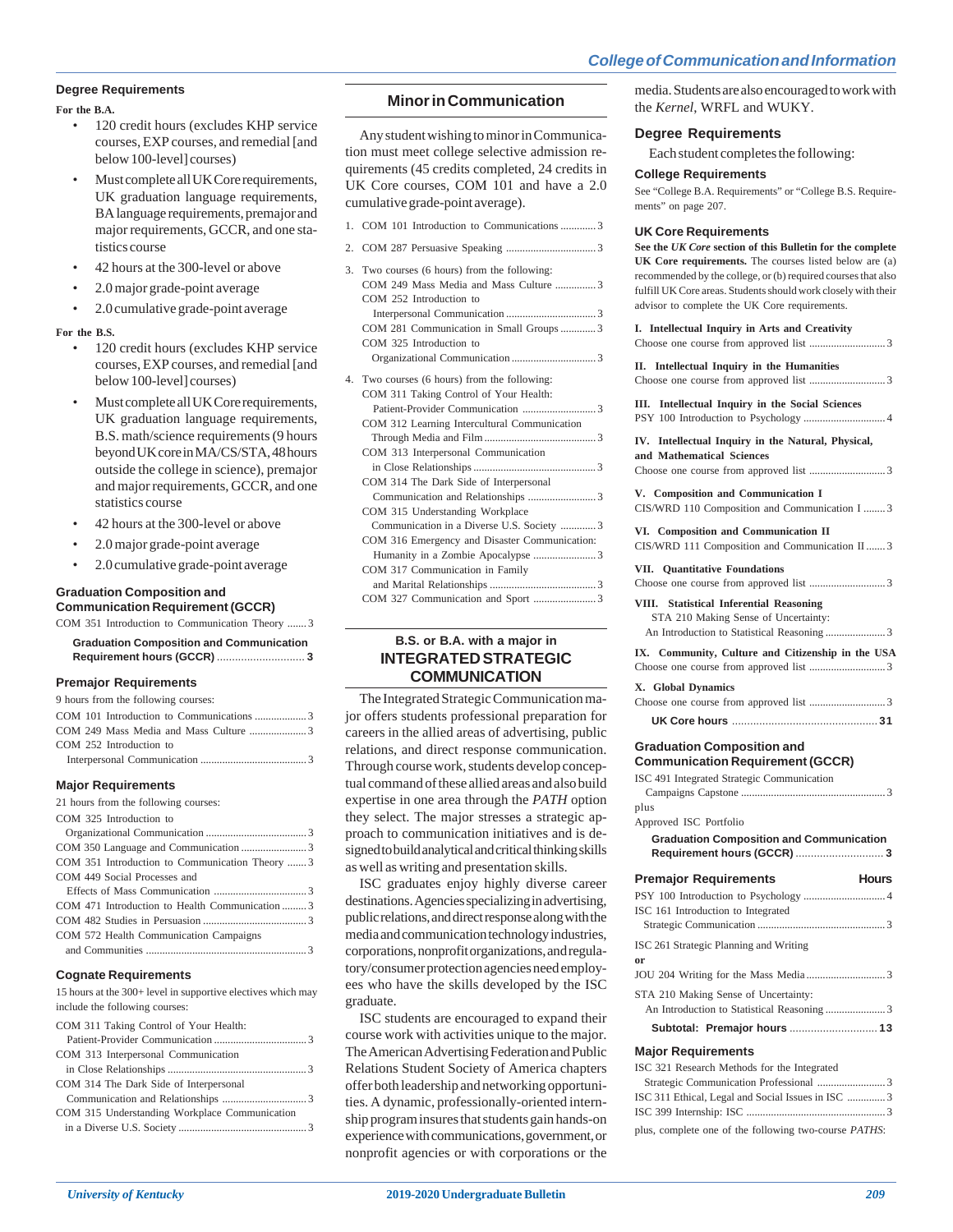#### **Creative Path**

| ISC 331 Advertising Creative Strategy           |  |
|-------------------------------------------------|--|
| ISC 431 Advertising Creative Strategy           |  |
| <b>Public Relations Path</b>                    |  |
|                                                 |  |
|                                                 |  |
| <b>ISC Account Management Path</b>              |  |
|                                                 |  |
| ISC 451 Integrated Strategic Media Management 3 |  |
| <b>Direct Response Path</b>                     |  |
| ISC 361 Direct Response Targeting:              |  |
|                                                 |  |

| <b>Portfolio</b> |                                              |
|------------------|----------------------------------------------|
|                  | ISC 461 Direct Response Message Strategies 3 |
|                  |                                              |

Portfolio required for graduation.

#### **Capstone Requirement**

| ISC 491 Integrated Strategic Communication |  |
|--------------------------------------------|--|
|                                            |  |
|                                            |  |

## **Major Electives**

9 hours of 300+ level undergraduate courses offered in the Department of Integrated Strategic Communication or School of Journalism and Media. ISC majors are expected to work with their academic advisor to build a program of electives that supports and extends the courses in the Major *PATH*.

#### **Minor**

MKT 300 Marketing Management .............................

A 300+ level course in the Department of Philosophy dealing with social or professional ethics, such as PHI 332.

Students must complete a minor offered through UK, with the exception of minors in Journalism Studies or Media Arts and Studies.

#### **TOTAL HOURS:** ....................... **minimum of 120**

**Note:** Of a student's total course work for a bachelor's degree, 72 of the 120 hours required for graduation must be in courses other than professional media-based communications.

## **B.S. or B.A. with a major in JOURNALISM**

The journalism major prepares students for leadership roles in rapidly changing media by requiring a strong core of journalism courses within the rich context of a liberal arts education. Courses are designed to foster analytical and critical thinking skills and to teach students to communicate effectively with a mass audience.

Founded in 1914, the journalism program has full national accreditation by the Accrediting Council on Education in Journalism and Mass Communications. Alumni include Pulitzer Prize winners, Nieman fellows and nationally known journalists.

Journalism majors learn about media law, ethics and history, and about the media's role in an increasingly diverse society. The program emphasizes hands-on learning. Students select either a print/multimedia or broadcast/multimedia emphasis in their professional skills courses. Majors choosing a print/multimedia emphasis have the opportunity to write for a daily newspaper. Students who select the broadcast/multimedia gain on-air experience at the university radio station and report, anchor, videotape and produce a newscast aired on a local cable channel.

Graduates are prepared for jobs as reporters and editors for print, broadcast and online media, and for positions as assignment editors, producers, managing editors, publishers and new media entrepreneurs. Courses are also offered for students interested in specialized careers such as sports reporting, business writing, arts criticism or graphic design.

All majors are encouraged to supplement their course work with media experience at the *Kentucky Kernel*, the independent daily student newspaper; the *Kentuckian*, the student yearbook; WUKY, the university's public radio station, or WRFL, the student-run radio station. All students are required to participate in the school's internship program.

## **Degree Requirements**

Each student completes the following:

#### **College Requirements**

See "College B.A. Requirements" or "College B.S. Requirements" on page 207.

#### **UK Core Requirements**

**See the** *UK Core* **section of this Bulletin for the complete UK Core requirements.** The courses listed below are (a) recommended by the college, or (b) required courses that also fulfill UK Core areas. Students should work closely with their advisor to complete the UK Core requirements.

#### **I. Intellectual Inquiry in Arts and Creativity**

Choose one course from approved list ............................ 3

# **II. Intellectual Inquiry in the Humanities**

Choose one course from approved list ..........

**III. Intellectual Inquiry in the Social Sciences** Preferred:

PS 101 American Government ......................................... 3

#### **IV. Intellectual Inquiry in the Natural, Physical, and Mathematical Sciences**

Choose one course from approved list ......

**V. Composition and Communication I** CIS/WRD 110 Composition and Communication I ........ 3

**VI. Composition and Communication II** CIS/WRD 111 Composition and Communication II ....... 3

#### **VII. Quantitative Foundations**

MA 111 Introduction to Contemporary Mathematics **or**

MA 123 Elementary Calculus and Its Applications ... 3-4

## **VIII. Statistical Inferential Reasoning**

STA 210 Making Sense of Uncertainty:

An Introduction to Statistical Reasoning ...................... 3

#### **IX. Community, Culture and Citizenship in the USA** Preferred:

PS 230 Introduction to International Relations ............... 3

## **X. Global Dynamics**

Choose one course from approved list ............................ 3 **UK Core hours** .......................................... **30-36**

#### **Graduation Composition and Communication Requirement (GCCR)**

| Communication Requirement (GCCR) |  |
|----------------------------------|--|
|                                  |  |
| plus                             |  |
| Approved JOU Portfolio           |  |

**Graduation Composition and Communication Requirement hours (GCCR)** ............................. **3**

| <b>Major Core Requirements</b>   |  |
|----------------------------------|--|
|                                  |  |
| JOU 532 Ethics of Journalism and |  |
|                                  |  |
| JOU 455 Mass Media and Diversity |  |
|                                  |  |
|                                  |  |
|                                  |  |
|                                  |  |
|                                  |  |

## **Advanced Reporting Course**

| Choose one of the following courses:        |               |
|---------------------------------------------|---------------|
| JOU 499 Advanced Writing for the Mass Media |               |
|                                             |               |
|                                             |               |
| <b>Conceptual Course</b>                    |               |
| Choose one of the following courses:        |               |
|                                             |               |
| JOU 541 The First Amendment,                |               |
| Internet and Society                        | $\mathcal{R}$ |

## **PATHS**

One of the following paths:

#### **Print/Multimedia Path**

| Print/Multimedia Path hours  15                               |  |
|---------------------------------------------------------------|--|
|                                                               |  |
| plus <b>nine</b> hours of 300-level or above electives in the |  |
|                                                               |  |
|                                                               |  |

#### **Broadcast/Multimedia Path**

| plus six hours of 300-level or above electives in the |  |
|-------------------------------------------------------|--|
|                                                       |  |
| Broadcast/Multimedia Path hours  15                   |  |
|                                                       |  |

#### **Required Minor**

Students must complete a minor from another college at the University of Kentucky.

#### **Portfolio**

**Portfolio required for graduation.**

**TOTAL HOURS:** ....................... **minimum of 120**

**Note:** Of a student's total course work for a bachelor's degree, 72 of the 120 hours required for graduation must be in courses other than professional media-based communications.

# **Minor in Journalism Studies**

The minor in Journalism Studies requires a minimum of 18 hours of course work to include:

## **Minor Prerequisites**

#### **Premajor Requirements Hours**  $JOII$  101 Introduction to  $I_{\odot}$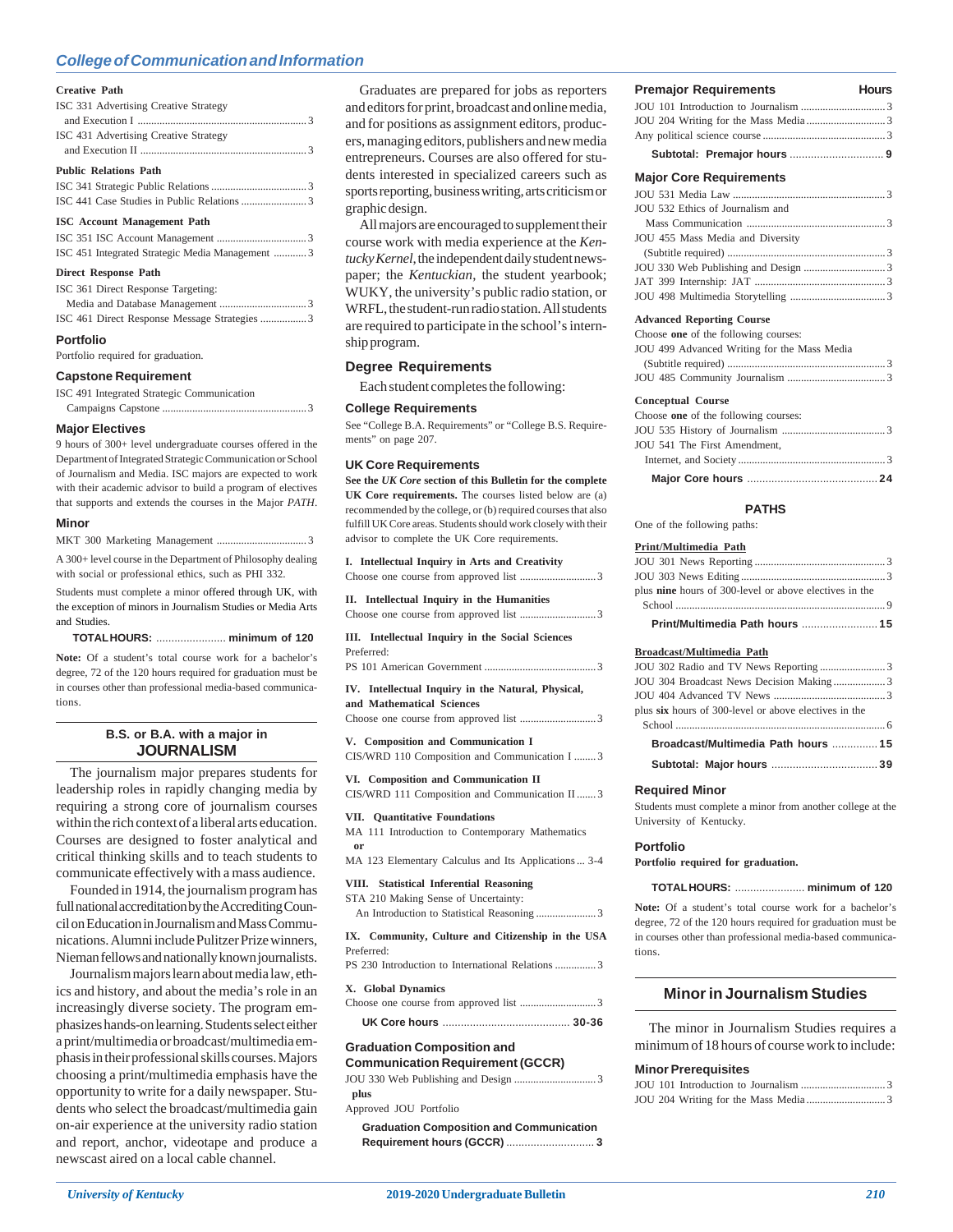| <b>Minor Requirements</b>                                                |
|--------------------------------------------------------------------------|
| JOU 455 Mass Media and Diversity                                         |
|                                                                          |
|                                                                          |
| <b>Minor Electives</b>                                                   |
| Select from the following for a total of 6 credits:                      |
| *JOU 415 Design and Layout (Subtitle required)  1                        |
| ** JOU 497 Special Topics in Journalism                                  |
|                                                                          |
| JOU 532 Ethics of Journalism                                             |
|                                                                          |
|                                                                          |
| JOU 541 The First Amendment,                                             |
|                                                                          |
| *May be repeated to a maximum of 3 credits under different<br>subtitles. |

*\*\*May be repeated to a maximum of 6 credits under different subtitles.*

# **B.S. or B.A. with a major in MEDIA ARTS AND STUDIES**

The media arts and studies major offers students a liberal arts program covering a range of issues related to electronic mass communication and electronic personal communication. In addition, students interested in message production or media management can opt to integrate selected professional or skills-based courses into their program of study.

Socio-cultural media courses address the historical, political and social aspects of variegated forms of media communications. Media industry courses examine organizational, economic, and/ or technological dimensions of telecommunications systems and the interrelations among these factors. These courses may center on mass communication issues, interactive communication issues, or both.

Media production courses cover the traditional telecommunications areas of audio and video production and the more recent developments in multimedia, videogame and Web design and production.

All media arts and studies majors will take advantage of the experiential learning opportunity provided by a formal internship. The School of Journalism and Media has an excellent internship program which offers the opportunity to work with a wide variety of employers, including companies oriented to the provision of voice, data, and/ or video products and services. In addition, students may pursue special interests in media arts and studies through independent study with any of the media arts and studies professors.

## **Degree Requirements**

Each student completes the following:

#### **College Requirements**

See "College B.A. Requirements" or "College B.S. Requirements" on page 207.

## **UK Core Requirements**

**See the** *UK Core* **section of this Bulletin for the complete UK Core requirements.** The courses listed below are (a) recommended by the college, or (b) required courses that also fulfill UK Core areas. Students should work closely with their advisor to complete the UK Core requirements.

| 1. Intenectual Inquiry in Arts and Creativity                                                                                                                                                              |
|------------------------------------------------------------------------------------------------------------------------------------------------------------------------------------------------------------|
| <b>Intellectual Inquiry in the Humanities</b><br>П.                                                                                                                                                        |
| III. Intellectual Inquiry in the Social Sciences                                                                                                                                                           |
| IV. Intellectual Inquiry in the Natural, Physical,<br>and Mathematical Sciences                                                                                                                            |
| V. Composition and Communication I<br>CIS/WRD 110 Composition and Communication I  3                                                                                                                       |
| VI. Composition and Communication II<br>CIS/WRD 111 Composition and Communication II  3                                                                                                                    |
| VII. Quantitative Foundations<br>Choose one of the following:<br>MA 111 Introduction to Contemporary Mathematics 3<br>MA 123 Elementary Calculus and Its Applications 4<br>PHI 120 The Art of Thinking:    |
| VIII. Statistical Inferential Reasoning<br>STA 210 Making Sense of Uncertainty:                                                                                                                            |
| IX. Community, Culture and Citizenship in the USA                                                                                                                                                          |
| X. Global Dynamics                                                                                                                                                                                         |
| <b>Graduation Composition and</b><br><b>Communication Requirement (GCCR)</b><br>MAS 300 Mass Media Research Methods  3<br><b>Graduation Composition and Communication</b><br>Requirement hours (GCCR)  4-6 |
| <b>Premajor Requirements</b><br><b>Hours</b>                                                                                                                                                               |
| MAS 101 Introduction to Media and Culture 3<br>MAS 201 Communication Technologies and Society  3<br>STA 210 Making Sense of Uncertainty:                                                                   |

**I. Intellectual Inquiry in Arts and Creativity**

An Introduction to Statistical Reasoning ...................... 3

| <b>Major Requirements</b>                          | <b>Hours</b> |
|----------------------------------------------------|--------------|
| MAS 300 Media Studies Research Methods  3          |              |
|                                                    |              |
| MAS 335 Introduction to the Media Industries  3    |              |
|                                                    |              |
| plus 24 hours from the following:                  |              |
| Social-Cultural Media Courses (minimum of 6 hours) |              |
|                                                    |              |
|                                                    |              |
|                                                    |              |
|                                                    |              |
|                                                    |              |
| MAS 530 Proseminar in Telecommunications 3         |              |
|                                                    |              |
|                                                    |              |
|                                                    |              |
| MAS 590 Special Topics in Social-Cultural          |              |
|                                                    |              |
|                                                    |              |
| Media Industry Courses (minimum of 3 hours)        |              |

## MAS 355 Communication and Information

| MAS 435 The History of Video Games |  |
|------------------------------------|--|
|                                    |  |

| MAS 482 Electronic Media Sales Management 3      |
|--------------------------------------------------|
| MAS 490 Special Topics in Media Industry Studies |
|                                                  |
| MAS 535 Telecommunications Network               |
|                                                  |
| <b>Media Production Courses (3 hours)</b>        |
|                                                  |
|                                                  |
| MAS 390 Special Topics in Media Production       |
|                                                  |
| MAS 403 TV Newscast Producing and Directing 3    |
|                                                  |
|                                                  |
|                                                  |

#### **Minor**

Students must complete a minor offered through UK, with the exception of minors in Journalism Studies or Media Arts and Studies.

**Note:** Of a student's total course work for a bachelor's degree, 72 of the 120 hours required for graduation must be in courses other than professional media-based communications.

*†At the time of publication, this course had not received formal approval.*

# **Minor in Media Arts and Studies**

Any student wishing to minor in media arts and studies should file an application with the School of Journalism and Media after meeting the following requirements:

Complete either MAS 101 or MAS 201

Complete 45 hours of university course work with a cumulative grade-point average of 2.0

Students cannot register for upper-level media arts and studies courses until they have met the above requirements and have been accepted into the media arts and studies minor program.

The minor in Media Arts and Studies requires a minimum of 18 hours course work to include:

**1.** MAS 101 Introduction to Media and Culture

**or**

MAS 201 Communication Technologies and Society ............................................................. 3

- **2.** 3 credits from social-cultural media studies group of courses: MAS 319, MAS 323, MAS 420, MAS 505, MAS 520, MAS 530, MAS 540, MAS 555, MAS 560, MAS 590.
- **3.** 3 credits from media industry group of courses: MAS 335, MAS 355, MAS 425, MAS 435, MAS 482, MAS 490, MAS 535.
- **4.** 9 additional credits from upper-division MAS courses: MAS 300, MAS 310, MAS 312, MAS 319, MAS 322, MAS 323, MAS 335, MAS 355, MAS 390, MAS 403, MAS 412, MAS 420, MAS 422, MAS 425, MAS 432, MAS 435, MAS 482, MAS 490, MAS 505, MAS 520, MAS 530, MAS 535, MAS 540, MAS 555, MAS 560, MAS 590.

*Note: Students should recognize that most upper-division media arts and studies courses have specific prerequisite courses that must be taken and plan their programs accordingly.*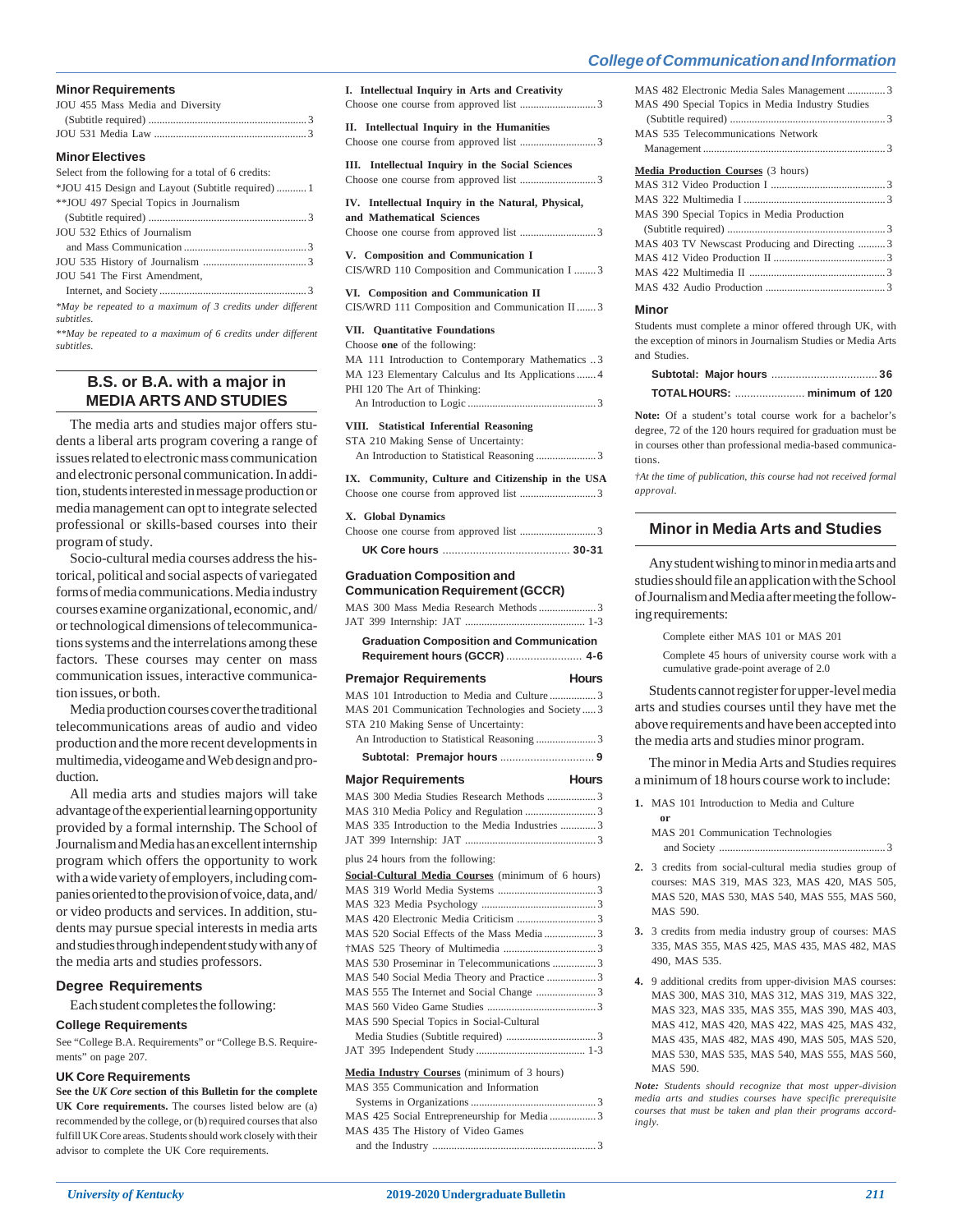# **THE SCHOOL OF INFORMATION SCIENCE**

# **B.A. or B.S. with a major in INFORMATION COMMUNICATION TECHNOLOGY**

The Information Communication Technology (ICT) program is designed to educate students to assume leadership roles where the application of information technology (IT) is concerned, with the ultimate goal of equipping students with the tools and soft skills necessary for articulating technology solutions to clients, organizations, and communities. ICT majors will also build expertise in either the technology management or commercialization emphasis area.

The program's concentration on the humancentered approach to technology teaches students how to be effective users of technology, solve problems specifically related to information and communication, and to facilitate communicating information in meaningful ways. In general, ICT majors are exposed to issues involving information, policy and regulation, and the role of communication technologies in western societies and the developing world.

Graduates are prepared for jobs as desktop support technicians, information security analysts, front-end developers, systems administrators, project managers, and social media managers, to name a few.

Students are encouraged to get involved in extracurricular opportunities within the program, such as education abroad, the ICT Student Association (ICTSA), undergraduate research, independent studies, app development workshops, and professional networking events. ICT majors are required to complete one technology-oriented internship. Our robust professional internship program is a great resource for students who are eager to expand their undergraduate course work and gain hands-on experience in the field.

## **Degree Requirements**

Each student completes the following:

## **College Requirements**

See "College B.A. Requirements" or "College B.S. Requirements" on page 207.

## **UK Core Requirements**

**See the** *UK Core* **section of this Bulletin for the complete UK Core requirements.** The courses listed below are (a) recommended by the college, or (b) required courses that also fulfill UK Core areas. Students should work closely with their advisor to complete the UK Core requirements.

**I. Intellectual Inquiry in Arts and Creativity**

| ICT 200 Information Literacy and Critical Thinking  3                           |
|---------------------------------------------------------------------------------|
| II. Intellectual Inquiry in the Humanities                                      |
| III. Intellectual Inquiry in the Social Sciences                                |
| IV. Intellectual Inquiry in the Natural, Physical,<br>and Mathematical Sciences |

**V. Composition and Communication I** ICT 114 Composition and Communication in the Digital Age I **or** CIS/WRD 110 Composition and Communication I ........ 3 **VI. Composition and Communication II** ICT 115 Composition and Communication in the Digital Age II ....................................................... 3 **or** CIS/WRD 111 Composition and Communication II ....... 3

# **VII. Quantitative Foundations**

Choose one course from approved list ............................ 3

#### **VIII. Statistical Inferential Reasoning**

Choose one course from approved list ............................ 3

| IX. Community, Culture and Citizenship in the USA |  |  |  |
|---------------------------------------------------|--|--|--|
|                                                   |  |  |  |

## **X. Global Dynamics**

| ICT 205 Issues in Information and |  |
|-----------------------------------|--|

# **Graduation Composition and**

| <b>Communication Requirement (GCCR)</b> |  |  |
|-----------------------------------------|--|--|
|                                         |  |  |
| or                                      |  |  |
| *ICT 305 Data Detectives 3              |  |  |

**Graduation Composition and Communication Requirement hours (GCCR)** ............................. **3**

*\*ICT 305 is an online GCCR course for students in the online Information Studies track. All other tracks take ICT 300.*

#### **Premajor Requirements**

| ICT 202 Technology for Information Services 3         |  |
|-------------------------------------------------------|--|
|                                                       |  |
| ICT 200 Information Literacy and Critical Thinking  3 |  |

#### **Major Requirements**

| ICT 399 Internship and Professional   |  |
|---------------------------------------|--|
|                                       |  |
| ICT 310 Exploring and Analyzing ICTs: |  |
|                                       |  |
|                                       |  |
| $\mathbf{or}$                         |  |
| ICT 300 ICT in Society                |  |
| ICT 205 Issues in Information and     |  |
|                                       |  |

*\*ICT 305 is an online GCCR course for students in the online Information Studies track. All other tracks take ICT 300.*

## **TRACKS**

One of the following tracks:

# **Track A – Commercialization**

| Choose three from:                                                           |  |
|------------------------------------------------------------------------------|--|
|                                                                              |  |
|                                                                              |  |
|                                                                              |  |
| ICT 406 Internet and E-Commerce Regulation 3                                 |  |
|                                                                              |  |
|                                                                              |  |
| ISC 361 Direct Response Targeting:                                           |  |
|                                                                              |  |
|                                                                              |  |
|                                                                              |  |
| and two 300+ level IS or ICT electives chosen in conjunction<br>with advisor |  |
|                                                                              |  |

# **Track B – Technology Management**

| Choose three from:                              |  |
|-------------------------------------------------|--|
|                                                 |  |
|                                                 |  |
|                                                 |  |
|                                                 |  |
| ICT 406 Internet and E-Commerce Regulation  3   |  |
|                                                 |  |
|                                                 |  |
|                                                 |  |
| ICT 552 Cybercrime and Digital Law Enforcement3 |  |
|                                                 |  |
| MAS 335 Introduction to the Media Industries 3  |  |
| MAS 355 Communication and Information Systems   |  |
|                                                 |  |
| MAS 535 Telecommunications Network              |  |
|                                                 |  |
|                                                 |  |

and two 300+ level IS or ICT electives chosen in conjunction with advisor

**Subtotal: Track B hours** ................................. **15**

#### **Track C – Information Studies**

| ICT 415 Technology Training                   |  |
|-----------------------------------------------|--|
|                                               |  |
|                                               |  |
|                                               |  |
| ICT 316 Universal Access: Information         |  |
| ICT 315 Human Relations and Technology 3      |  |
| ICT 311 Introduction to Information Science 3 |  |
| Choose five from:                             |  |

#### **Track D – Custom**

Choose three courses (9 hours) from the available tracks to customize a program of study in consultation with the student's faculty advisor.

and two 300+ level IS or ICT electives chosen in conjunction with advisor

In addition, students may take 21 hours of free electives. If students have premajor credit that does not fulfill the premajor courses for ICT that they may have the option of using those credits towards free electives. Otherwise, students may choose from online courses offered by the University.

### **Cognate Area**

15 hours (300+ level) outside the major; can be any collection of courses selected in conjunction with advisor.

# **Minor in Information Studies**

The minor in Information Studies requires 18 hours of course work to include:

|  | IS 200 Information Literacy and Critical Thinking 3 |  |
|--|-----------------------------------------------------|--|
|  |                                                     |  |
|  | IS 202 Technologies for Information Services 3      |  |

## **Minor Electives**

| Choose three courses in conjunction with your advisor: |  |
|--------------------------------------------------------|--|
|                                                        |  |
|                                                        |  |
|                                                        |  |
|                                                        |  |
| IS 326 Electronic Information Resources                |  |
|                                                        |  |